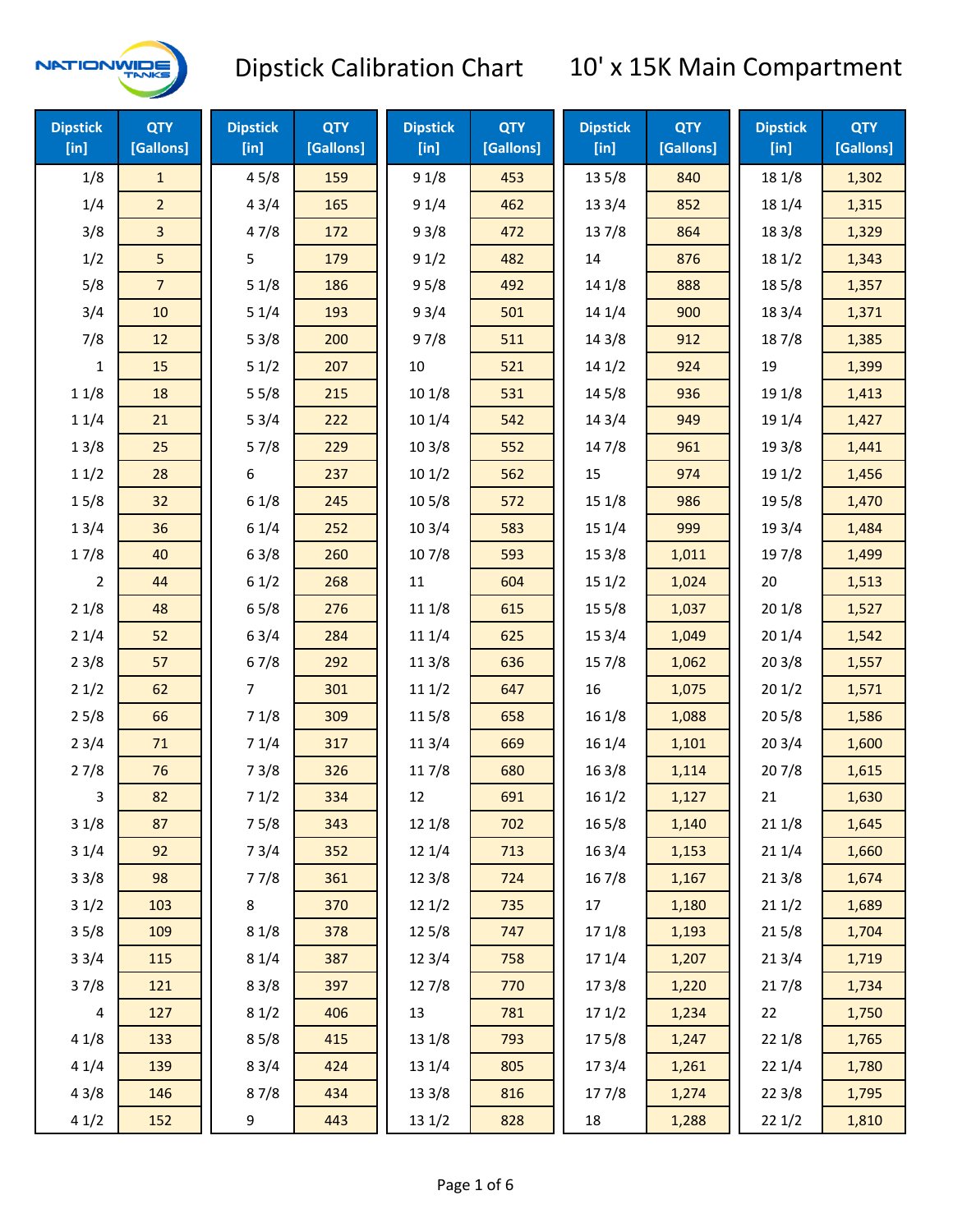

| <b>Dipstick</b><br>$[$ in] | <b>QTY</b><br>[Gallons] | <b>Dipstick</b><br>$[$ in] | <b>QTY</b><br>[Gallons] | <b>Dipstick</b><br>$[$ in] | <b>QTY</b><br>[Gallons] | <b>Dipstick</b><br>$[$ in] | <b>QTY</b><br>[Gallons] | <b>Dipstick</b><br>$[$ in] | <b>QTY</b><br>[Gallons] |
|----------------------------|-------------------------|----------------------------|-------------------------|----------------------------|-------------------------|----------------------------|-------------------------|----------------------------|-------------------------|
| 225/8                      | 1,826                   | 271/8                      | 2,402                   | 315/8                      | 3,023                   | 36 1/8                     | 3,681                   | 40 5/8                     | 4,370                   |
| 223/4                      | 1,841                   | 271/4                      | 2,419                   | 31 3/4                     | 3,041                   | 36 1/4                     | 3,700                   | 40 3/4                     | 4,389                   |
| 227/8                      | 1,856                   | 273/8                      | 2,436                   | 317/8                      | 3,059                   | 363/8                      | 3,719                   | 407/8                      | 4,409                   |
| 23                         | 1,872                   | 271/2                      | 2,452                   | 32                         | 3,077                   | 361/2                      | 3,738                   | 41                         | 4,428                   |
| 231/8                      | 1,887                   | 275/8                      | 2,469                   | 32 1/8                     | 3,095                   | 365/8                      | 3,756                   | 41 1/8                     | 4,448                   |
| 231/4                      | 1,903                   | 273/4                      | 2,486                   | 32 1/4                     | 3,113                   | 363/4                      | 3,775                   | 41 1/4                     | 4,468                   |
| 233/8                      | 1,918                   | 277/8                      | 2,503                   | 32 3/8                     | 3,131                   | 36 7/8                     | 3,794                   | 41 3/8                     | 4,487                   |
| 231/2                      | 1,934                   | 28                         | 2,520                   | 321/2                      | 3,148                   | 37                         | 3,813                   | 411/2                      | 4,507                   |
| 235/8                      | 1,950                   | 28 1/8                     | 2,537                   | 325/8                      | 3,167                   | 37 1/8                     | 3,832                   | 41 5/8                     | 4,526                   |
| 233/4                      | 1,965                   | 28 1/4                     | 2,554                   | 32 3/4                     | 3,185                   | 37 1/4                     | 3,851                   | 41 3/4                     | 4,546                   |
| 237/8                      | 1,981                   | 28 3/8                     | 2,571                   | 327/8                      | 3,203                   | 373/8                      | 3,870                   | 417/8                      | 4,566                   |
| 24                         | 1,997                   | 28 1/2                     | 2,588                   | 33                         | 3,221                   | 371/2                      | 3,889                   | 42                         | 4,585                   |
| 24 1/8                     | 2,012                   | 28 5/8                     | 2,605                   | 33 1/8                     | 3,239                   | 375/8                      | 3,908                   | 42 1/8                     | 4,605                   |
| 241/4                      | 2,028                   | 283/4                      | 2,622                   | 33 1/4                     | 3,257                   | 373/4                      | 3,927                   | 42 1/4                     | 4,625                   |
| 243/8                      | 2,044                   | 287/8                      | 2,639                   | 33 3/8                     | 3,275                   | 377/8                      | 3,946                   | 42 3/8                     | 4,645                   |
| 241/2                      | 2,060                   | 29                         | 2,656                   | 331/2                      | 3,293                   | 38                         | 3,965                   | 421/2                      | 4,664                   |
| 245/8                      | 2,076                   | 29 1/8                     | 2,673                   | 33 5/8                     | 3,312                   | 38 1/8                     | 3,984                   | 42 5/8                     | 4,684                   |
| 243/4                      | 2,092                   | 29 1/4                     | 2,690                   | 33 3/4                     | 3,330                   | 38 1/4                     | 4,003                   | 42 3/4                     | 4,704                   |
| 24 7/8                     | 2,108                   | 29 3/8                     | 2,708                   | 337/8                      | 3,348                   | 38 3/8                     | 4,022                   | 42 7/8                     | 4,724                   |
| 25                         | 2,124                   | 29 1/2                     | 2,725                   | 34                         | 3,366                   | 38 1/2                     | 4,041                   | 43                         | 4,744                   |
| 251/8                      | 2,140                   | 29 5/8                     | 2,742                   | 34 1/8                     | 3,385                   | 38 5/8                     | 4,061                   | 43 1/8                     | 4,763                   |
| 251/4                      | 2,156                   | 29 3/4                     | 2,760                   | 34 1/4                     | 3,403                   | 38 3/4                     | 4,080                   | 43 1/4                     | 4,783                   |
| 253/8                      | 2,172                   | 297/8                      | 2,777                   | 34 3/8                     | 3,421                   | 387/8                      | 4,099                   | 43 3/8                     | 4,803                   |
| 251/2                      | 2,189                   | 30                         | 2,794                   | 34 1/2                     | 3,440                   | 39                         | 4,118                   | 43 1/2                     | 4,823                   |
| 255/8                      | 2,205                   | 30 1/8                     | 2,812                   | 34 5/8                     | 3,458                   | 39 1/8                     | 4,137                   | 43 5/8                     | 4,843                   |
| 253/4                      | 2,221                   | 30 1/4                     | 2,829                   | 34 3/4                     | 3,477                   | 39 1/4                     | 4,157                   | 43 3/4                     | 4,863                   |
| 257/8                      | 2,237                   | 303/8                      | 2,847                   | 347/8                      | 3,495                   | 39 3/8                     | 4,176                   | 437/8                      | 4,883                   |
| 26                         | 2,254                   | 301/2                      | 2,864                   | 35                         | 3,514                   | 39 1/2                     | 4,195                   | 44                         | 4,903                   |
| 261/8                      | 2,270                   | 305/8                      | 2,882                   | 35 1/8                     | 3,532                   | 39 5/8                     | 4,215                   | 44 1/8                     | 4,923                   |
| 26 1/4                     | 2,286                   | 30 3/4                     | 2,899                   | 35 1/4                     | 3,551                   | 39 3/4                     | 4,234                   | 44 1/4                     | 4,943                   |
| 263/8                      | 2,303                   | 307/8                      | 2,917                   | 35 3/8                     | 3,569                   | 397/8                      | 4,253                   | 44 3/8                     | 4,963                   |
| 261/2                      | 2,319                   | 31                         | 2,935                   | 351/2                      | 3,588                   | 40                         | 4,273                   | 44 1/2                     | 4,983                   |
| 265/8                      | 2,336                   | 31 1/8                     | 2,952                   | 35 5/8                     | 3,607                   | 40 1/8                     | 4,292                   | 44 5/8                     | 5,003                   |
| 263/4                      | 2,352                   | 31 1/4                     | 2,970                   | 35 3/4                     | 3,625                   | 40 1/4                     | 4,312                   | 44 3/4                     | 5,023                   |
| 267/8                      | 2,369                   | 31 3/8                     | 2,988                   | 357/8                      | 3,644                   | 40 3/8                     | 4,331                   | 447/8                      | 5,043                   |
| 27                         | 2,386                   | 31 1/2                     | 3,005                   | 36                         | 3,663                   | 40 1/2                     | 4,350                   | 45                         | 5,063                   |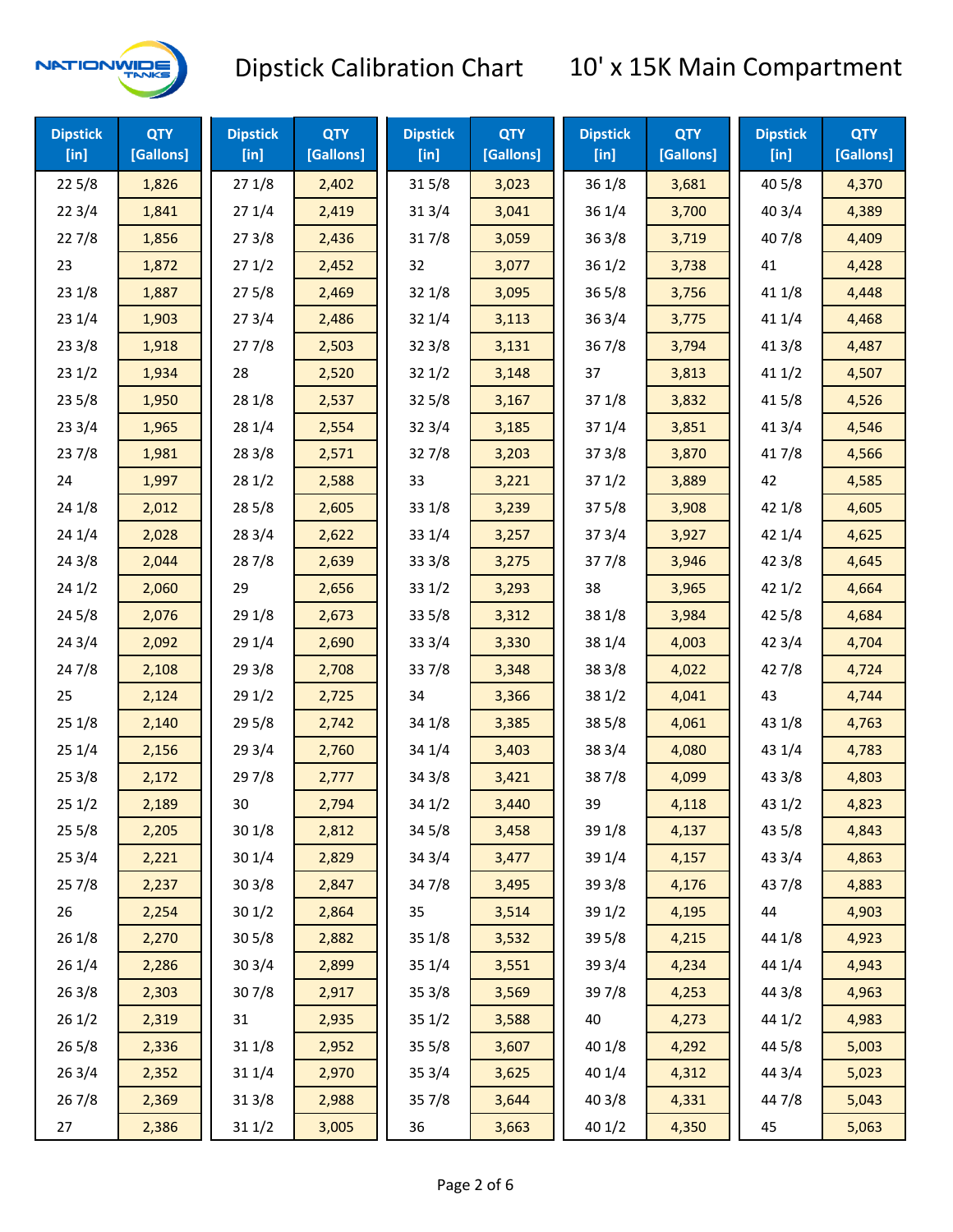

| <b>Dipstick</b><br>$[$ in] | <b>QTY</b><br>[Gallons] | <b>Dipstick</b><br>$[$ in] | <b>QTY</b><br>[Gallons] | <b>Dipstick</b><br>$[$ in] | <b>QTY</b><br>[Gallons] | <b>Dipstick</b><br>$[$ in] | <b>QTY</b><br>[Gallons] | <b>Dipstick</b><br>$[$ in] | <b>QTY</b><br>[Gallons] |
|----------------------------|-------------------------|----------------------------|-------------------------|----------------------------|-------------------------|----------------------------|-------------------------|----------------------------|-------------------------|
| 45 1/8                     | 5,083                   | 49 5/8                     | 5,814                   | 54 1/8                     | 6,558                   | 58 5/8                     | 7,310                   | 63 1/8                     | 8,063                   |
| 45 1/4                     | 5,103                   | 49 3/4                     | 5,835                   | 54 1/4                     | 6,579                   | 58 3/4                     | 7,331                   | 63 1/4                     | 8,084                   |
| 45 3/8                     | 5,123                   | 49 7/8                     | 5,855                   | 54 3/8                     | 6,600                   | 587/8                      | 7,352                   | 63 3/8                     | 8,104                   |
| 451/2                      | 5,143                   | 50                         | 5,876                   | 54 1/2                     | 6,621                   | 59                         | 7,372                   | 63 1/2                     | 8,125                   |
| 45 5/8                     | 5,163                   | 501/8                      | 5,896                   | 54 5/8                     | 6,642                   | 59 1/8                     | 7,393                   | 63 5/8                     | 8,146                   |
| 45 3/4                     | 5,183                   | 50 1/4                     | 5,917                   | 54 3/4                     | 6,662                   | 59 1/4                     | 7,414                   | 63 3/4                     | 8,167                   |
| 45 7/8                     | 5,204                   | 503/8                      | 5,938                   | 54 7/8                     | 6,683                   | 59 3/8                     | 7,435                   | 637/8                      | 8,188                   |
| 46                         | 5,224                   | 501/2                      | 5,958                   | 55                         | 6,704                   | 59 1/2                     | 7,456                   | 64                         | 8,209                   |
| 46 1/8                     | 5,244                   | 505/8                      | 5,979                   | 55 1/8                     | 6,725                   | 59 5/8                     | 7,477                   | 64 1/8                     | 8,230                   |
| 46 1/4                     | 5,264                   | 50 3/4                     | 5,999                   | 55 1/4                     | 6,746                   | 59 3/4                     | 7,498                   | 64 1/4                     | 8,251                   |
| 46 3/8                     | 5,284                   | 507/8                      | 6,020                   | 55 3/8                     | 6,767                   | 59 7/8                     | 7,519                   | 64 3/8                     | 8,271                   |
| 46 1/2                     | 5,305                   | 51                         | 6,041                   | 55 1/2                     | 6,787                   | 60                         | 7,540                   | 64 1/2                     | 8,292                   |
| 46 5/8                     | 5,325                   | 51 1/8                     | 6,061                   | 55 5/8                     | 6,808                   | 60 1/8                     | 7,561                   | 64 5/8                     | 8,313                   |
| 46 3/4                     | 5,345                   | 51 1/4                     | 6,082                   | 55 3/4                     | 6,829                   | 60 1/4                     | 7,582                   | 64 3/4                     | 8,334                   |
| 46 7/8                     | 5,365                   | 513/8                      | 6,102                   | 55 7/8                     | 6,850                   | 60 3/8                     | 7,603                   | 64 7/8                     | 8,355                   |
| 47                         | 5,386                   | 511/2                      | 6,123                   | 56                         | 6,871                   | 601/2                      | 7,624                   | 65                         | 8,376                   |
| 47 1/8                     | 5,406                   | 515/8                      | 6,144                   | 56 1/8                     | 6,892                   | 60 5/8                     | 7,644                   | 65 1/8                     | 8,396                   |
| 47 1/4                     | 5,426                   | 51 3/4                     | 6,164                   | 56 1/4                     | 6,913                   | 603/4                      | 7,665                   | 65 1/4                     | 8,417                   |
| 47 3/8                     | 5,447                   | 517/8                      | 6,185                   | 56 3/8                     | 6,933                   | 607/8                      | 7,686                   | 65 3/8                     | 8,438                   |
| 471/2                      | 5,467                   | 52                         | 6,206                   | 56 1/2                     | 6,954                   | 61                         | 7,707                   | 65 1/2                     | 8,459                   |
| 475/8                      | 5,487                   | 52 1/8                     | 6,226                   | 56 5/8                     | 6,975                   | 61 1/8                     | 7,728                   | 65 5/8                     | 8,480                   |
| 47 3/4                     | 5,508                   | 52 1/4                     | 6,247                   | 56 3/4                     | 6,996                   | 61 1/4                     | 7,749                   | 65 3/4                     | 8,500                   |
| 47 7/8                     | 5,528                   | 52 3/8                     | 6,268                   | 567/8                      | 7,017                   | 61 3/8                     | 7,770                   | 65 7/8                     | 8,521                   |
| 48                         | 5,548                   | 521/2                      | 6,289                   | 57                         | 7,038                   | 61 1/2                     | 7,791                   | 66                         | 8,542                   |
| 48 1/8                     | 5,569                   | 525/8                      | 6,309                   | 57 1/8                     | 7,059                   | 615/8                      | 7,812                   | 66 1/8                     | 8,563                   |
| 48 1/4                     | 5,589                   | 52 3/4                     | 6,330                   | 57 1/4                     | 7,080                   | 61 3/4                     | 7,833                   | 66 1/4                     | 8,584                   |
| 48 3/8                     | 5,610                   | 527/8                      | 6,351                   | 57 3/8                     | 7,101                   | 617/8                      | 7,854                   | 66 3/8                     | 8,604                   |
| 48 1/2                     | 5,630                   | 53                         | 6,371                   | 57 1/2                     | 7,121                   | 62                         | 7,875                   | 66 1/2                     | 8,625                   |
| 48 5/8                     | 5,650                   | 53 1/8                     | 6,392                   | 57 5/8                     | 7,142                   | 62 1/8                     | 7,895                   | 66 5/8                     | 8,646                   |
| 48 3/4                     | 5,671                   | 53 1/4                     | 6,413                   | 573/4                      | 7,163                   | 62 1/4                     | 7,916                   | 66 3/4                     | 8,667                   |
| 487/8                      | 5,691                   | 53 3/8                     | 6,434                   | 577/8                      | 7,184                   | 62 3/8                     | 7,937                   | 667/8                      | 8,687                   |
| 49                         | 5,712                   | 53 1/2                     | 6,454                   | 58                         | 7,205                   | 62 1/2                     | 7,958                   | 67                         | 8,708                   |
| 49 1/8                     | 5,732                   | 53 5/8                     | 6,475                   | 58 1/8                     | 7,226                   | 62 5/8                     | 7,979                   | 671/8                      | 8,729                   |
| 49 1/4                     | 5,753                   | 53 3/4                     | 6,496                   | 58 1/4                     | 7,247                   | 62 3/4                     | 8,000                   | 67 1/4                     | 8,750                   |
| 49 3/8                     | 5,773                   | 537/8                      | 6,517                   | 58 3/8                     | 7,268                   | 627/8                      | 8,021                   | 673/8                      | 8,770                   |
| 49 1/2                     | 5,794                   | 54                         | 6,538                   | 58 1/2                     | 7,289                   | 63                         | 8,042                   | 67 1/2                     | 8,791                   |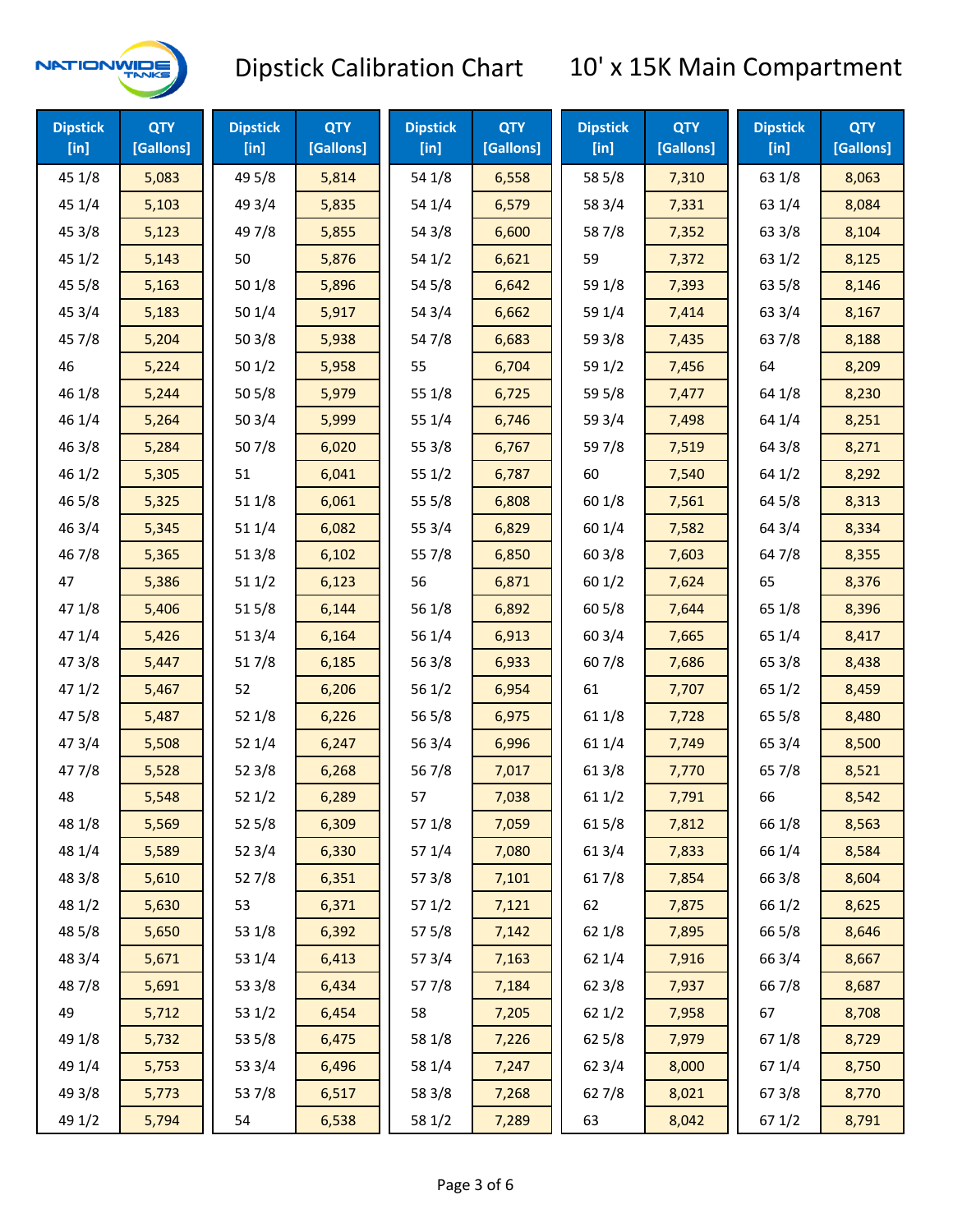

| <b>Dipstick</b><br>$[$ in] | <b>QTY</b><br>[Gallons] | <b>Dipstick</b><br>$[$ in] | <b>QTY</b><br>[Gallons] | <b>Dipstick</b><br>$[$ in] | <b>QTY</b><br>[Gallons] | <b>Dipstick</b><br>$[$ in] | <b>QTY</b><br>[Gallons] | <b>Dipstick</b><br>[in] | <b>QTY</b><br>[Gallons] |
|----------------------------|-------------------------|----------------------------|-------------------------|----------------------------|-------------------------|----------------------------|-------------------------|-------------------------|-------------------------|
| 67 5/8                     | 8,812                   | 72 1/8                     | 9,552                   | 765/8                      | 10,277                  | 81 1/8                     | 10,981                  | 85 5/8                  | 11,658                  |
| 67 3/4                     | 8,833                   | 72 1/4                     | 9,572                   | 763/4                      | 10,296                  | 81 1/4                     | 11,000                  | 85 3/4                  | 11,677                  |
| 67 7/8                     | 8,853                   | 72 3/8                     | 9,592                   | 76 7/8                     | 10,316                  | 81 3/8                     | 11,019                  | 857/8                   | 11,695                  |
| 68                         | 8,874                   | 72 1/2                     | 9,613                   | 77                         | 10,336                  | 811/2                      | 11,038                  | 86                      | 11,713                  |
| 68 1/8                     | 8,895                   | 725/8                      | 9,633                   | 77 1/8                     | 10,356                  | 815/8                      | 11,057                  | 86 1/8                  | 11,732                  |
| 68 1/4                     | 8,915                   | 72 3/4                     | 9,653                   | 77 1/4                     | 10,376                  | 813/4                      | 11,077                  | 86 1/4                  | 11,750                  |
| 68 3/8                     | 8,936                   | 727/8                      | 9,674                   | 77 3/8                     | 10,396                  | 817/8                      | 11,096                  | 86 3/8                  | 11,768                  |
| 68 1/2                     | 8,957                   | 73                         | 9,694                   | 771/2                      | 10,415                  | 82                         | 11,115                  | 86 1/2                  | 11,786                  |
| 68 5/8                     | 8,977                   | 73 1/8                     | 9,714                   | 775/8                      | 10,435                  | 82 1/8                     | 11,134                  | 86 5/8                  | 11,805                  |
| 68 3/4                     | 8,998                   | 73 1/4                     | 9,735                   | 773/4                      | 10,455                  | 82 1/4                     | 11,153                  | 86 3/4                  | 11,823                  |
| 687/8                      | 9,019                   | 73 3/8                     | 9,755                   | 777/8                      | 10,474                  | 82 3/8                     | 11,172                  | 867/8                   | 11,841                  |
| 69                         | 9,039                   | 73 1/2                     | 9,775                   | 78                         | 10,494                  | 821/2                      | 11,191                  | 87                      | 11,859                  |
| 69 1/8                     | 9,060                   | 73 5/8                     | 9,795                   | 78 1/8                     | 10,514                  | 825/8                      | 11,210                  | 871/8                   | 11,877                  |
| 69 1/4                     | 9,080                   | 73 3/4                     | 9,815                   | 78 1/4                     | 10,534                  | 823/4                      | 11,229                  | 87 1/4                  | 11,895                  |
| 69 3/8                     | 9,101                   | 737/8                      | 9,836                   | 78 3/8                     | 10,553                  | 827/8                      | 11,248                  | 87 3/8                  | 11,913                  |
| 69 1/2                     | 9,122                   | 74                         | 9,856                   | 78 1/2                     | 10,573                  | 83                         | 11,267                  | 871/2                   | 11,931                  |
| 69 5/8                     | 9,142                   | 74 1/8                     | 9,876                   | 78 5/8                     | 10,592                  | 83 1/8                     | 11,286                  | 875/8                   | 11,949                  |
| 69 3/4                     | 9,163                   | 74 1/4                     | 9,896                   | 78 3/4                     | 10,612                  | 83 1/4                     | 11,304                  | 87 3/4                  | 11,967                  |
| 697/8                      | 9,183                   | 74 3/8                     | 9,916                   | 787/8                      | 10,632                  | 83 3/8                     | 11,323                  | 877/8                   | 11,985                  |
| 70                         | 9,204                   | 74 1/2                     | 9,936                   | 79                         | 10,651                  | 83 1/2                     | 11,342                  | 88                      | 12,003                  |
| 70 1/8                     | 9,224                   | 74 5/8                     | 9,957                   | 79 1/8                     | 10,671                  | 83 5/8                     | 11,361                  | 88 1/8                  | 12,021                  |
| 70 1/4                     | 9,245                   | 74 3/4                     | 9,977                   | 79 1/4                     | 10,690                  | 83 3/4                     | 11,380                  | 88 1/4                  | 12,039                  |
| 70 3/8                     | 9,265                   | 747/8                      | 9,997                   | 79 3/8                     | 10,710                  | 837/8                      | 11,398                  | 88 3/8                  | 12,056                  |
| 70 1/2                     | 9,286                   | 75                         | 10,017                  | 79 1/2                     | 10,729                  | 84                         | 11,417                  | 88 1/2                  | 12,074                  |
| 70 5/8                     | 9,306                   | 75 1/8                     | 10,037                  | 79 5/8                     | 10,749                  | 84 1/8                     | 11,436                  | 88 5/8                  | 12,092                  |
| 70 3/4                     | 9,327                   | 75 1/4                     | 10,057                  | 79 3/4                     | 10,768                  | 84 1/4                     | 11,454                  | 88 3/4                  | 12,110                  |
| 70 7/8                     | 9,347                   | 75 3/8                     | 10,077                  | 79 7/8                     | 10,788                  | 84 3/8                     | 11,473                  | 887/8                   | 12,127                  |
| 71                         | 9,368                   | 75 1/2                     | 10,097                  | 80                         | 10,807                  | 84 1/2                     | 11,492                  | 89                      | 12,145                  |
| 71 1/8                     | 9,388                   | 75 5/8                     | 10,117                  | 80 1/8                     | 10,826                  | 84 5/8                     | 11,510                  | 89 1/8                  | 12,163                  |
| 711/4                      | 9,409                   | 75 3/4                     | 10,137                  | 80 1/4                     | 10,846                  | 84 3/4                     | 11,529                  | 89 1/4                  | 12,180                  |
| 713/8                      | 9,429                   | 75 7/8                     | 10,157                  | 803/8                      | 10,865                  | 847/8                      | 11,547                  | 89 3/8                  | 12,198                  |
| 71 1/2                     | 9,450                   | 76                         | 10,177                  | 80 1/2                     | 10,884                  | 85                         | 11,566                  | 89 1/2                  | 12,215                  |
| 715/8                      | 9,470                   | 76 1/8                     | 10,197                  | 80 5/8                     | 10,904                  | 85 1/8                     | 11,584                  | 89 5/8                  | 12,233                  |
| 713/4                      | 9,490                   | 76 1/4                     | 10,217                  | 80 3/4                     | 10,923                  | 85 1/4                     | 11,603                  | 89 3/4                  | 12,250                  |
| 717/8                      | 9,511                   | 763/8                      | 10,237                  | 807/8                      | 10,942                  | 85 3/8                     | 11,621                  | 897/8                   | 12,268                  |
| 72                         | 9,531                   | 76 1/2                     | 10,257                  | 81                         | 10,962                  | 85 1/2                     | 11,640                  | 90                      | 12,285                  |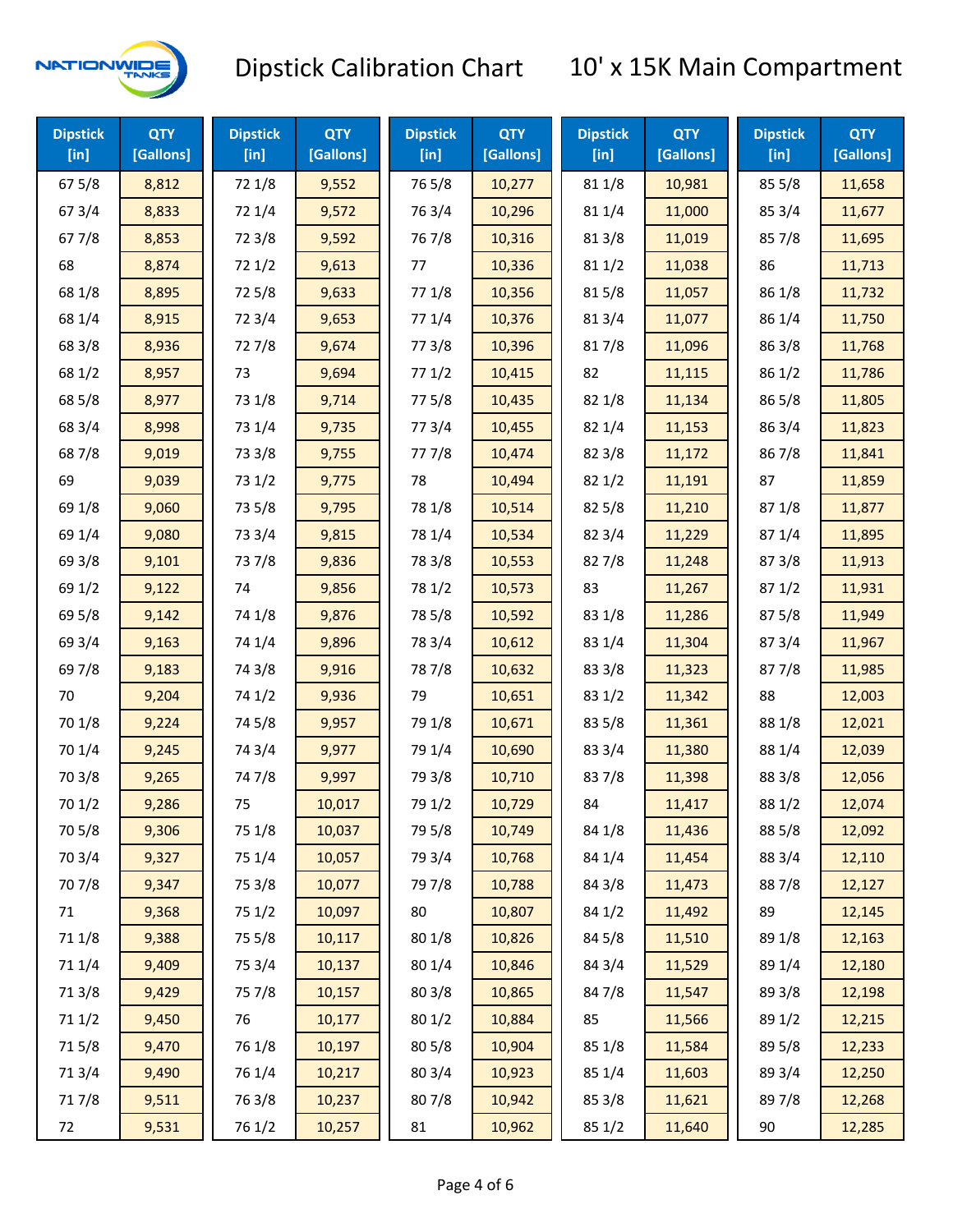

| <b>Dipstick</b><br>[in] | <b>QTY</b><br>[Gallons] | <b>Dipstick</b><br>[in] | <b>QTY</b><br>[Gallons] | <b>Dipstick</b><br>$[$ in] | <b>QTY</b><br>[Gallons] | <b>Dipstick</b><br>$[$ in] | <b>QTY</b><br>[Gallons] | <b>Dipstick</b><br>[in] | <b>QTY</b><br>[Gallons] |
|-------------------------|-------------------------|-------------------------|-------------------------|----------------------------|-------------------------|----------------------------|-------------------------|-------------------------|-------------------------|
| 90 1/8                  | 12,303                  | 94 5/8                  | 12,907                  | 99 1/8                     | 13,464                  | 103 5/8                    | 13,966                  | 108 1/8                 | 14,400                  |
| 90 1/4                  | 12,320                  | 94 3/4                  | 12,923                  | 99 1/4                     | 13,479                  | 103 3/4                    | 13,979                  | 108 1/4                 | 14,411                  |
| 90 3/8                  | 12,337                  | 947/8                   | 12,940                  | 99 3/8                     | 13,494                  | 103 7/8                    | 13,992                  | 108 3/8                 | 14,422                  |
| 901/2                   | 12,355                  | 95                      | 12,956                  | 99 1/2                     | 13,509                  | 104                        | 14,005                  | 108 1/2                 | 14,433                  |
| 90 5/8                  | 12,372                  | 95 1/8                  | 12,972                  | 99 5/8                     | 13,523                  | 104 1/8                    | 14,017                  | 108 5/8                 | 14,444                  |
| 90 3/4                  | 12,389                  | 95 1/4                  | 12,988                  | 99 3/4                     | 13,538                  | 104 1/4                    | 14,030                  | 108 3/4                 | 14,454                  |
| 907/8                   | 12,406                  | 95 3/8                  | 13,004                  | 997/8                      | 13,552                  | 104 3/8                    | 14,043                  | 108 7/8                 | 14,465                  |
| 91                      | 12,424                  | 95 1/2                  | 13,020                  | 100                        | 13,567                  | 1041/2                     | 14,056                  | 109                     | 14,476                  |
| 91 1/8                  | 12,441                  | 95 5/8                  | 13,036                  | 100 1/8                    | 13,581                  | 104 5/8                    | 14,068                  | 109 1/8                 | 14,486                  |
| 91 1/4                  | 12,458                  | 95 3/4                  | 13,051                  | 100 1/4                    | 13,595                  | 104 3/4                    | 14,081                  | 109 1/4                 | 14,497                  |
| 913/8                   | 12,475                  | 95 7/8                  | 13,067                  | 100 3/8                    | 13,610                  | 104 7/8                    | 14,093                  | 109 3/8                 | 14,507                  |
| 91 1/2                  | 12,492                  | 96                      | 13,083                  | 1001/2                     | 13,624                  | 105                        | 14,106                  | 109 1/2                 | 14,518                  |
| 915/8                   | 12,509                  | 96 1/8                  | 13,099                  | 100 5/8                    | 13,638                  | 105 1/8                    | 14,118                  | 109 5/8                 | 14,528                  |
| 913/4                   | 12,526                  | 96 1/4                  | 13,114                  | 100 3/4                    | 13,652                  | 105 1/4                    | 14,131                  | 109 3/4                 | 14,538                  |
| 917/8                   | 12,543                  | 96 3/8                  | 13,130                  | 100 7/8                    | 13,667                  | 105 3/8                    | 14,143                  | 109 7/8                 | 14,548                  |
| 92                      | 12,560                  | 96 1/2                  | 13,146                  | 101                        | 13,681                  | 105 1/2                    | 14,155                  | 110                     | 14,558                  |
| 92 1/8                  | 12,577                  | 96 5/8                  | 13,161                  | 101 1/8                    | 13,695                  | 105 5/8                    | 14,168                  | 110 1/8                 | 14,568                  |
| 92 1/4                  | 12,594                  | 96 3/4                  | 13,177                  | 101 1/4                    | 13,709                  | 105 3/4                    | 14,180                  | 110 1/4                 | 14,578                  |
| 92 3/8                  | 12,610                  | 967/8                   | 13,192                  | 101 3/8                    | 13,723                  | 105 7/8                    | 14,192                  | 110 3/8                 | 14,588                  |
| 921/2                   | 12,627                  | 97                      | 13,208                  | 1011/2                     | 13,737                  | 106                        | 14,204                  | 110 1/2                 | 14,598                  |
| 925/8                   | 12,644                  | 97 1/8                  | 13,223                  | 101 5/8                    | 13,750                  | 106 1/8                    | 14,216                  | 110 5/8                 | 14,608                  |
| 92 3/4                  | 12,661                  | 97 1/4                  | 13,239                  | 101 3/4                    | 13,764                  | 106 1/4                    | 14,228                  | 110 3/4                 | 14,617                  |
| 927/8                   | 12,677                  | 973/8                   | 13,254                  | 101 7/8                    | 13,778                  | 106 3/8                    | 14,240                  | 110 7/8                 | 14,627                  |
| 93                      | 12,694                  | 971/2                   | 13,269                  | 102                        | 13,792                  | 106 1/2                    | 14,252                  | 111                     | 14,637                  |
| 93 1/8                  | 12,711                  | 97 5/8                  | 13,285                  | 102 1/8                    | 13,805                  | 106 5/8                    | 14,263                  | 111 1/8                 | 14,646                  |
| 93 1/4                  | 12,727                  | 973/4                   | 13,300                  | 102 1/4                    | 13,819                  | 106 3/4                    | 14,275                  | 111 1/4                 | 14,655                  |
| 93 3/8                  | 12,744                  | 977/8                   | 13,315                  | 102 3/8                    | 13,833                  | 106 7/8                    | 14,287                  | 111 3/8                 | 14,665                  |
| 93 1/2                  | 12,760                  | 98                      | 13,330                  | 1021/2                     | 13,846                  | 107                        | 14,298                  | 1111/2                  | 14,674                  |
| 93 5/8                  | 12,777                  | 98 1/8                  | 13,345                  | 102 5/8                    | 13,860                  | 107 1/8                    | 14,310                  | 1115/8                  | 14,683                  |
| 93 3/4                  | 12,793                  | 98 1/4                  | 13,360                  | 102 3/4                    | 13,873                  | 107 1/4                    | 14,321                  | 111 3/4                 | 14,692                  |
| 937/8                   | 12,810                  | 98 3/8                  | 13,375                  | 102 7/8                    | 13,886                  | 1073/8                     | 14,333                  | 111 7/8                 | 14,701                  |
| 94                      | 12,826                  | 98 1/2                  | 13,390                  | 103                        | 13,900                  | 1071/2                     | 14,344                  | 112                     | 14,710                  |
| 94 1/8                  | 12,842                  | 98 5/8                  | 13,405                  | 103 1/8                    | 13,913                  | 107 5/8                    | 14,355                  | 112 1/8                 | 14,719                  |
| 94 1/4                  | 12,859                  | 98 3/4                  | 13,420                  | 103 1/4                    | 13,926                  | 107 3/4                    | 14,367                  | 112 1/4                 | 14,728                  |
| 94 3/8                  | 12,875                  | 987/8                   | 13,435                  | 103 3/8                    | 13,939                  | 1077/8                     | 14,378                  | 112 3/8                 | 14,737                  |
| 94 1/2                  | 12,891                  | 99                      | 13,450                  | 103 1/2                    | 13,953                  | 108                        | 14,389                  | 112 1/2                 | 14,745                  |